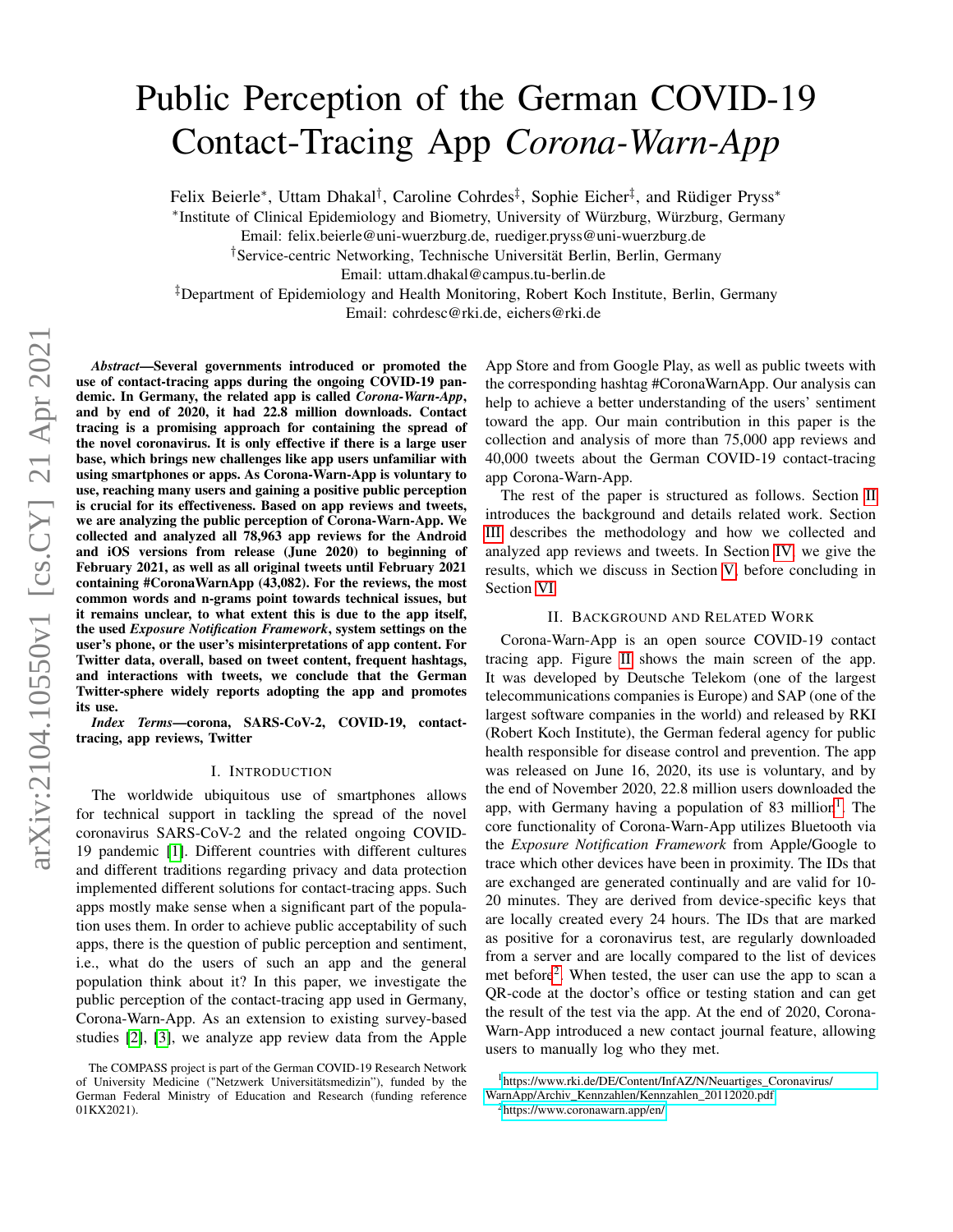

Fig. 1. Main screen of Corona-Warn-App.

Our previous research has shown that in general, users are quite willing to share data with researchers when using apps voluntarily [\[4\]](#page-5-4). Additionally, apps focusing on entertainment or social networking, like Facebook or TikTok, have lots of users in Germany, without concerns about privacy being a deal-breaking point for the general population. The case of a governmental contact-tracing app is different in some key respects:

*Target audience and user base:* The target audience or scope of the app is much higher compared to traditional apps because of the ubiquity of the novel coronavirus and its effect on daily life. Contact-tracing apps are not aimed at any specific age group or market segment, but are aimed at anyone using a smartphone. From the wider scope follows a more diverse user base than any other app. This includes users that might be unfamiliar with app usage, smartphone usage, or technology in general, and poses challenges to the design of the app.

Because of the big scope of the app, Corona-Warn-App probably was under special scrutiny from its inception. Users might be more prone to be critical of the government, combined with the large scope and user base, this might lead to a large, critical user base with parts of it not having the background to understand how the app works. How the tracing technically works, what changing identifiers mean, how data is exchanged, what data is actually exchanged, etc., is information that is hard to convey to non-tech-savvy users. All this can create potential misunderstandings about technical limitations in terms of functionality of the app.

Altmann et al. published a paper about a survey asking participants about contact-tracing apps [\[2\]](#page-5-1) (published end of August 2020). They found very high willingness to install and use COVID-19 contact-tracing apps. Horstmann et al. conducted a survey about the usage of Corona-Warn-App [\[3\]](#page-5-2) (published mid-December 2020). A survey among 1,972 German adult reveals that non-users had low trust in other people and often cited privacy concerns or doubts regarding the app's effectiveness as reasons. Now that a about a year of the pandemic has passed and such apps are deployed and in use for some time, publicly available data can help understand how users perceive them, rate them, and what aspects they discuss about.

### III. METHODOLOGY

<span id="page-1-0"></span>We used appbot<sup>[3](#page-1-2)</sup> for exporting publicly available app review data from the Apple App Store and Google Play. We exported 78,963 reviews for the time until 4 February 2021. Appbot detects the language; 75,891 of the reviews are in German (96%). Out of those, 77% are for the Android app and 23% for the iPhone app. In contrast to only a *rating*, a *review* contains manual text input from the reviewing user. For the same time window, appbot reports 166,439 ratings, 109,539 on Google Play (66%), and 56,900 on Apple App Store (34%). This means that 47% of users that rated the app also wrote a review. We analyzed the ratings of the reviews, the reviews' distribution and ratings over time as well as the review content. We pre-processed the review texts, this includes stop word removal and stemming, before we analyzed the review content in terms of frequency of used words and n-grams.

Additionally, we collected all original tweets (i.e., no retweets) containing *#CoronaWarnApp* until February 4, 2021 via the Twitter API v2. Twitter has 5.45 million users in Germany as of end of 2020<sup>[4](#page-1-3)</sup>. We collected 43,082 tweets and analyzed the distribution and context of the tweets. As with the reviews, we pre-processed the tweets before looking into frequent words, n-grams, and hashtags.

#### IV. RESULTS

<span id="page-1-1"></span>First of all, we note that if the reported number of 22.8 million app downloads is correct, only about 0.7% of app downloaders rated the app, and about half of those left a review. Still, the number of users reflected in our analysis is much higher than it is feasible in, e.g., a typical survey. Furthermore, we assume that app reviews and tweets often have a signaling effect because they can be posted by almost anyone and are publicly visible. Users that do not see their

<span id="page-1-2"></span><sup>3</sup><https://appbot.co>

<span id="page-1-3"></span><sup>4</sup>[https://www.statista.com/statistics/242606/](https://www.statista.com/statistics/242606/number-of-active-twitter-users-in-selected-countries/)

[number-of-active-twitter-users-in-selected-countries/](https://www.statista.com/statistics/242606/number-of-active-twitter-users-in-selected-countries/)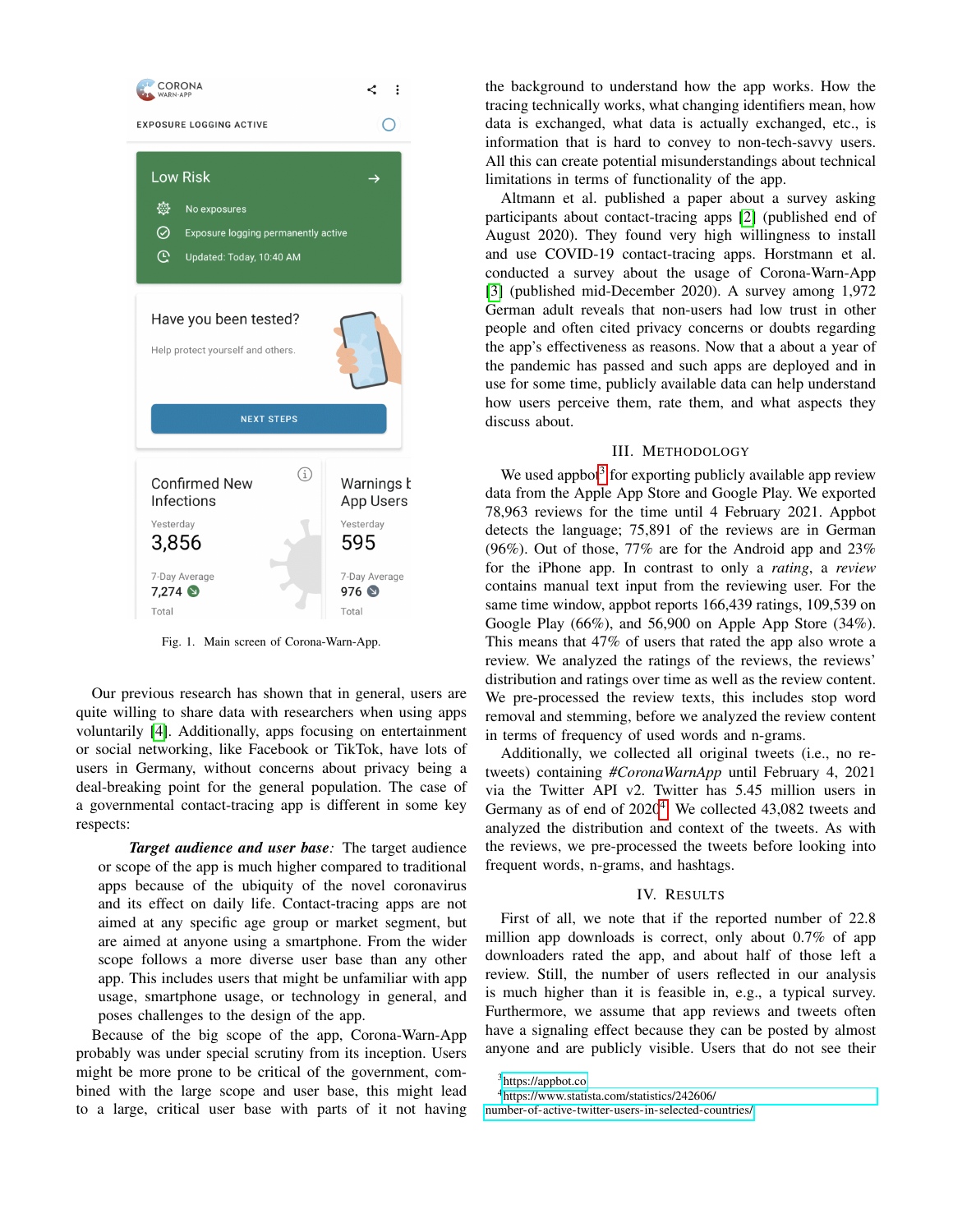opinion expressed in the reviews or on Twitter can just write their own review or tweet.

## *A. App Reviews*

The distribution between Android and iOS in the reviews (77% Android) roughly matches that of the distribution of Android and iOS market shares in Germany (64% Android)<sup>[5](#page-2-0)</sup>. Looking at all ratings, including those without a review, for Android, 36% of the ratings were 5-star ratings, and 35% were 1-star ratings. The average was 3.0 stars. For iOS, 75% of the ratings were 5-star ratings, the average was 4.3 stars. Just looking at the ratings that contain a manually written review, we get the results shown in Figures [2](#page-2-1) and [3.](#page-2-2) The averages for Android and iOS both were 2.9 stars. Overall, the average rating of those with a review was lower, especially for iOS. For the ratings with reviews, 1-star ratings made up the largest proportion of the reviews, for both Android and iOS. We consider this evidence that negative perceptions drive users more to write a review than positive perceptions. Figures [2](#page-2-1) and [3](#page-2-2) show that almost 70% of the reviewers either gave a 1-star rating or a 5-star rating. At the time of writing, other often downloaded apps like *Jitsi Meet* or *Zoom* show a similar pattern of mostly 1-star or 5-star reviews.



<span id="page-2-1"></span>Fig. 2. Distribution of ratings from Android reviews.



<span id="page-2-2"></span>Fig. 3. Distribution of ratings from iOS reviews.

Ratings of the reviews over time are shown in Figure [4.](#page-3-0) The blue line with circles shows the amount of downloads and the red line with stars shows the average number of ratings. We observe that 36% of all reviews (as of end of January 2020) were from June 2020. The amount of reviews was in steady decline, except for a slight increase in October 2020. The average rating in the reviews started out at 3.6 in June

<span id="page-2-0"></span><sup>5</sup><https://gs.statcounter.com/os-market-share/mobile/germany>

2020, declined rapidly after that, and stayed at around 2.4 since August 2020.

For Google Play, appbot exports the public reply rates of the app developer. The provider of the app can directly answer to reviews. The was done to a large extent for Corona-Warn-App. The reply rate was 50%-60% for all reviews with 1 to 4 stars, and 31% for the reviews with 5 stars. There were 26,138 manual replies to reviews, indicating a large effort taken.

In order to get a better understanding of what users are writing about in their reviews, we looked into the most frequent words and n-grams. Taking into account the 75,891 German reviews, for pre-processing, we removed stop words. Then, we used the CISTEM stemmer for getting the stem of each word [\[5\]](#page-5-5).

Table [I](#page-2-3) shows the English translation of the most frequent word stems in the German reviews. Some of the words can be used in both positive as well as negative contexts, for example, a review could contain "The app is not *good*" or "The app is *good*." The word *good* alone does not suffice to interpret the sentiment of the review. There are some words, however, that we regard as relevant for understanding the public perception of the app. We assume that *(to) function*, *update*, *test*, and *error* all refer to the functionality of the app. While *update* and *error* likely refer to the technical side, *test* likely refers to coronavirus tests, for which the result can be received via the app.

<span id="page-2-3"></span>TABLE I MOST FREQUENT WORDS IN APP REVIEWS (ANDROID AND IOS).

| Word        | <b>Occurrences</b> |
|-------------|--------------------|
| day         | 20,137 (27%)       |
| to function | 15,552 (20%)       |
| more        | 13,116 (17%)       |
| since       | 12,873 (17%)       |
| good        | 12,237 (16%)       |
| always      | 9,241 (12%)        |
| update      | 8,707 (11%)        |
| test        | 8,705 (11%)        |
| error       | 8,462 (11%)        |

Table [II](#page-3-1) shows the most frequent bigrams, and Table [III](#page-3-2) shows the most frequent trigrams. We observe that *day* was the most frequent word and that there were two frequent bigrams containing "*day*": *since, day* and *day, active*. When Corona-Warn-App is started for the first time, it indicates that because of the incubation period, the app should be used for 14 days to track encounters for long enough before meaningful results can be displayed. For this time period, the number of days the app is already in use is shown on the main screen. *Day, active* probably refers to this. *Since, day* might refer to the same aspect, or to some other time period in which the user is waiting for something, for example, change in app functionality, or waiting for a test result. All other bigrams and all listed trigrams refer to the functionality of the app. There seems to be a focus on technical aspects: Google, API, QR Code, communication.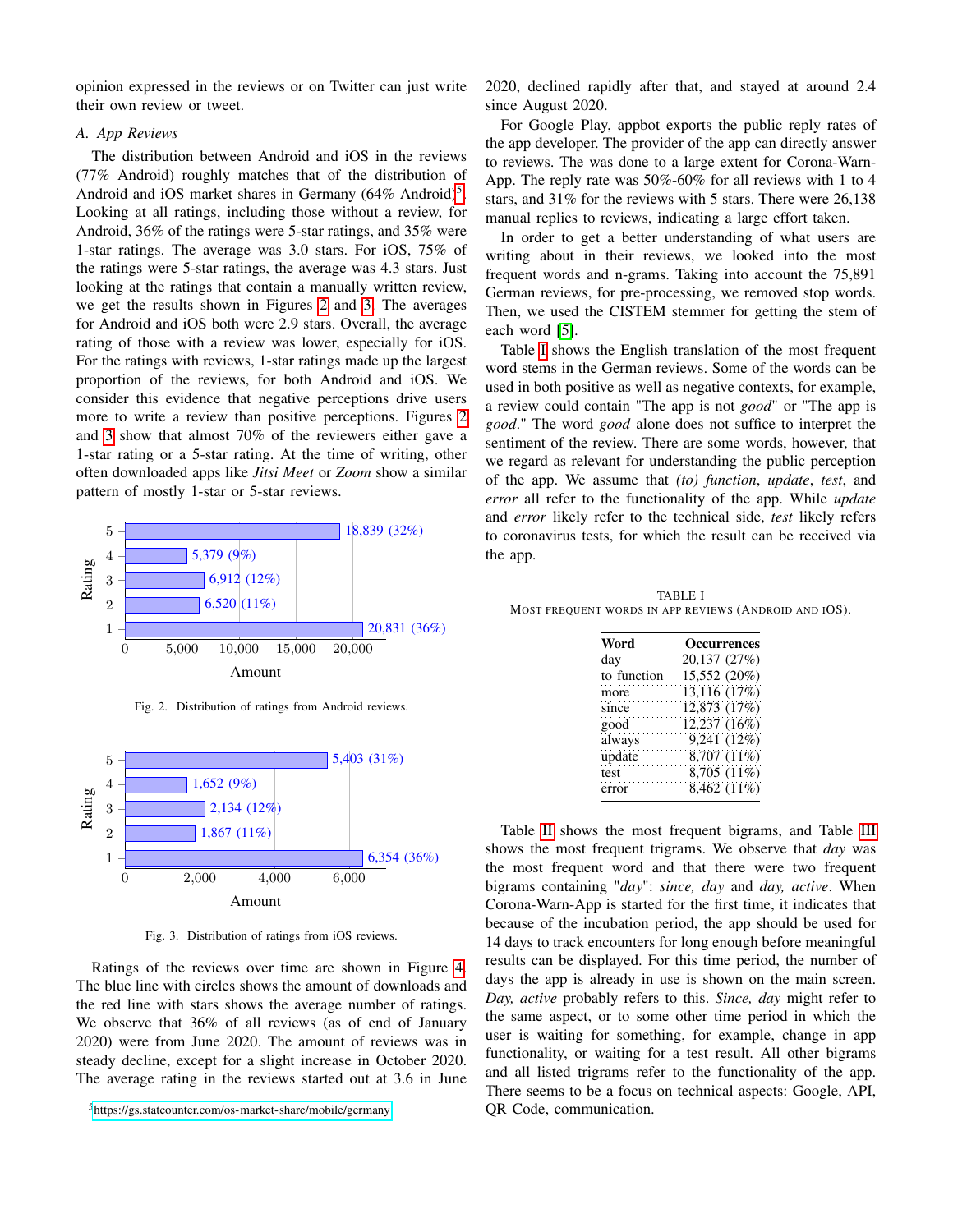

<span id="page-3-0"></span>Fig. 4. Reviews over time and their average rating (Android and iOS combined).

<span id="page-3-1"></span>TABLE II MOST FREQUENT BIGRAMS IN APP REVIEWS (ANDROID AND IOS).

| <b>Bigram</b>         | <b>Occurrences</b> |
|-----------------------|--------------------|
| since, day            | 3,191 $(4%)$       |
| positive, test        | 1,675(2%)          |
| Google, API           | 1,572(2%)          |
| new, to install       | 1,451(2%)          |
| OR, code              | 1,333(2%)          |
| communication, Google | 1,276(2%)          |
| error, communication  | 1,240(2%)          |
| day, active           | 1,216(2%)          |
| last, update          | 1,185(2%)          |

<span id="page-3-2"></span>TABLE III MOST FREQUENT TRIGRAMS IN APP REVIEWS (ANDROID AND IOS).

| <b>Trigram</b>               | <b>Occurrences</b> |
|------------------------------|--------------------|
| error, communication, Google | 1,125(1%)          |
| communication, Google, API   | $1,003(1\%)$       |
| since, last, update          | 629 $(1%)$         |
| cause, gone, wrong           | 423 (1%)           |

## <span id="page-3-4"></span>*B. Twitter*

The first tweet with *#CoronaWarnApp* appeared on April 2, 2020. We collected all original tweets containing this hashtag until February 4, 2021. There were 43,082 tweets overall. In Figure [5,](#page-4-1) we show the number of tweets per day. Between June 15, 2020 and June 19, 2020, there were 18,901 tweets (42% of all tweets), with a maximum of 12,058 tweets (28% of all tweets) on June 16, 2020. Even more than for the reviews, the peak in terms of number of tweets immediately followed after the initial release.

After that, the plot in Figure [5](#page-4-1) shows peaks on July 24, August 4, and September 23. For July 24, the most common words and hashtags did not show any specific topic besides

those covered at other times. For August 4, one single, unverified user tweeted 222 original tweets, containing spam. On September 23, among the frequent words and hashtags was "Illner," the name of a talk show on German TV. Likely, the COVID-19 pandemic and Corona-Warn-App were topics in the show and sparked some statements or discussions on Twitter. At the end of October 2020, Germany saw new record numbers of new infections several times. In November, new restrictions to public life were introduced. We assume that the increase in tweets at the end of October can be related to that.

Looking at the top 10 tweet groups *most retweets*, *most likes*, and *most replies* of German tweets, we observe that 9 out of 10 tweets were from verified accounts. The average follower count in each group was >400,000. There was some overlap of the users in each group. Overall, the users were mostly publicly funded television programs, journalists, politicians, and scientists.

For the 36,304 German tweets (84% of all tweets), we did the same pre-processing of stop word removal and stemming with CISTEM as for the reviews. Some of the most frequent words from the reviews (see Table [I\)](#page-2-3) were also most frequent words in the tweets: *to function*, *more*, *good*, *day*, *always*, *since*, *test*. They occurred in 3% to 10% of the tweets. *To install* was the most frequent word in tweets and was present in 10% of the German tweets. We note that neither *update*, nor *error* was among the most frequent words in the tweets. *Data protection*, not among the frequent words in the reviews, appeared in 1,708 (5%) of the tweets<sup>[6](#page-3-3)</sup>. In their work, Xue et al. analyzed 4 million tweets related to COVID-19 and found *virus* to be the most frequent word with a frequency of 1.18% [\[6\]](#page-5-6). We assume that the narrower topic of Corona-Warn-App leads to a smaller variety of tweet contents, i.e., we would expect tweets with #CoronaWarnApp to vary less in content

<span id="page-3-3"></span><sup>6</sup>Note that *data protection* is one word in German: *Datenschutz*.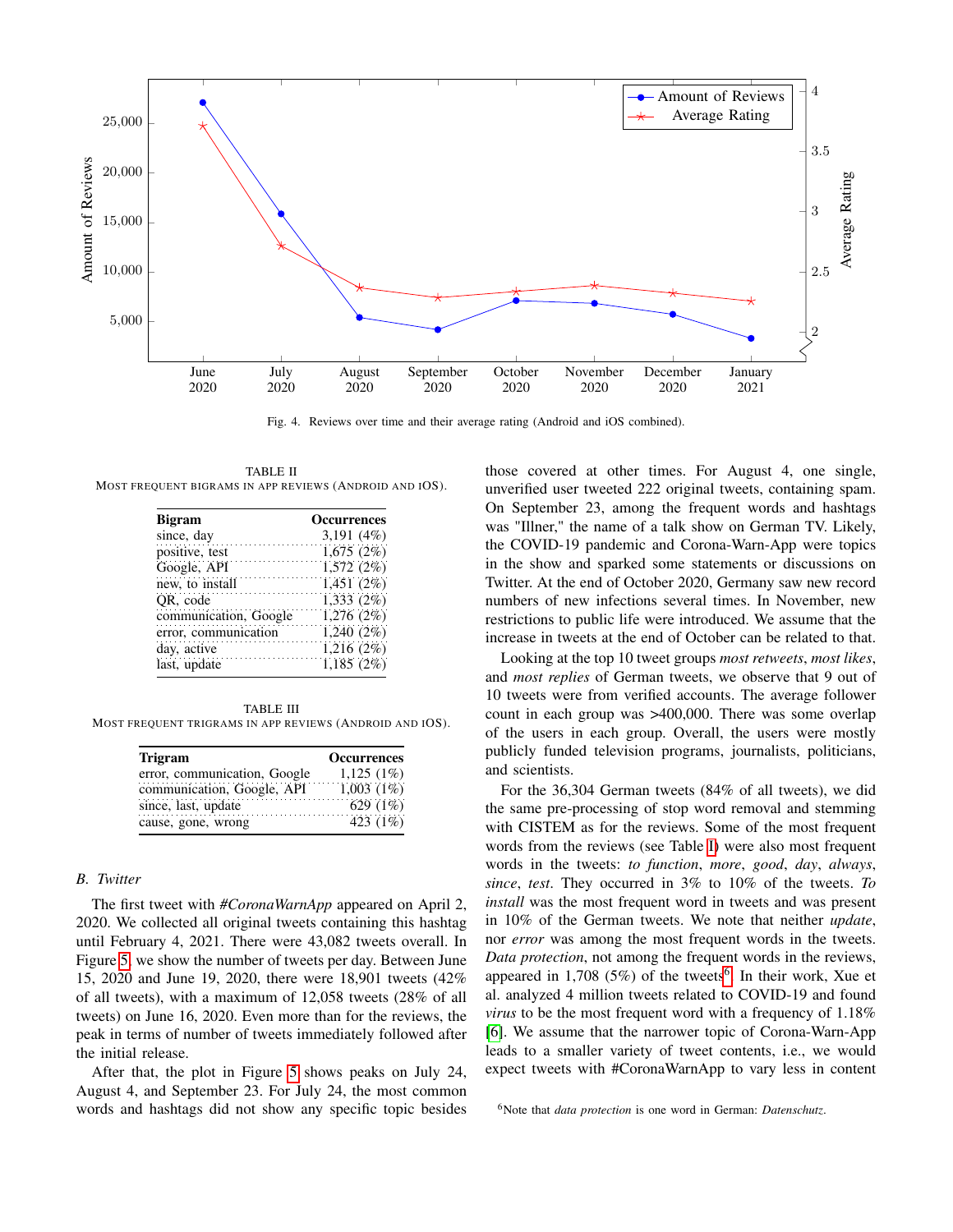

<span id="page-4-1"></span>Fig. 5. Original tweets per day with #CoronaWarnApp.

<span id="page-4-2"></span>TABLE IV MOST FREQUENT HASHTAGS IN ORIGINAL TWEETS WITH #CORONAWARNAPP, DISREGARDING HASHTAGS DIRECTLY RELATED TO THE VIRUS.

| Hashtag        | <b>Translation/Explanation</b>    | <b>Occurrences</b> |
|----------------|-----------------------------------|--------------------|
| #Datenschutz   | data protection                   | 831 (2.3%)         |
| #IchAppMit     | roughly: I am also using the app  | $777(2.1\%)$       |
| #Maskenpflicht | mandatory mask-wearing            | 416 $(1.1\%)$      |
| #RKT           | Robert Koch Inst., see Section II | 381 (1.0%)         |
| $#S$ pahn      | German federal minister of health | 376 (1.0%)         |
| #Merkel        | German chancellor                 | $320(0.9\%)$       |
| #App           |                                   | 317 (0.9%)         |
| #Covidioten    | covidiots                         | 307 (0.9%)         |
| #Grundrechte   | basic rights                      | 255(0.7%)          |

compared to tweets about the coronavirus in general. This, in turn, means that tweets with #CoronaWarnApp are likely more similar to each other compared to tweets from a broader topic, leading to the much higher frequencies of words we observed.

Next, we looked into the hashtags used in tweets containing #CoronaWarnApp. Leaving out those directly related to corona (like #Corona, #COVID19, etc.), and disregarding the case of the letters, the most common hashtags are given in Table [IV.](#page-4-2) The content here is much less focused on technical aspects. The names of politicians, terminology commonly associated with political debate, like *mandatory mask-wearing*, *data protection*, *covidiot*, or *basic rights* are evidence for rather political than technical tweets. Additionally, #IchAppMit, which uses *app* as a verb and signals being part of the group that uses Corona-Warn-App, indicates promoting using the app.

# V. DISCUSSION

<span id="page-4-0"></span>First, we note the low rate of reviews compared to the number of downloads. As app download numbers are not publicly available in the Apple App Store, and Google Play only reports broad ranges of download numbers, we look at a different area for comparison and interpretability. For measuring success on

YouTube, successful videos gain a comments-to-view ratio of 0.5%<sup>[7](#page-4-3)</sup>, which is similar to the review-to-download ratio  $(0.7%)$ for Corona-Warn-App. Maybe using this metric as a metric for success does not translate from YouTube to app reviews, but the comparison helps explaining the seemingly low interaction rate.

Given that 36% of all reviews were from June 2020, the month of release of the app, it is likely that the users posting those very early reviews with relatively high ratings (see Figure [4\)](#page-3-0) did not in fact use the app for very long, but used a positive app review as a means of supporting or promoting the app.

Looking at the average rating for the Android and the iOS app, we note a big difference (3.0 vs. 4.3). On the basis of those numbers only, it is difficult to draw conclusions about the reasons. One factor could be the variety of Android devices and the associated challenges for development. In an academic project, we released the Android app TYDR [\[7\]](#page-5-7), [\[8\]](#page-5-8) and with around 4,000 installations, we already identified more than 600 different devices.

From Google Play, for Corona-Warn-App, we could see the high response rates of the app developer of up to 60%. We interpret this as strong engagement with the users, to signal taking the reviews seriously and replying to questions, problems, and concerns.

Looking at the frequent words and n-grams in the reviews, we noted a focus on technical terms. We interpret this as users reporting about (issues in) their usage of the app. There could be several factors at play that have lead to the large amount of negative reviews and the technical focus of the reviews. Users without proficiency in technology were likely not be able to distinguish between bugs in the app, (temporary) problems with the underlying Google/Apple *Exposure Notification Framework*, or system-wide settings, e.g., regarding Bluetooth or notifications. Thus, for example,

<span id="page-4-3"></span><sup>7</sup><https://tubularlabs.com/blog/3-metrics-youtube-success/>